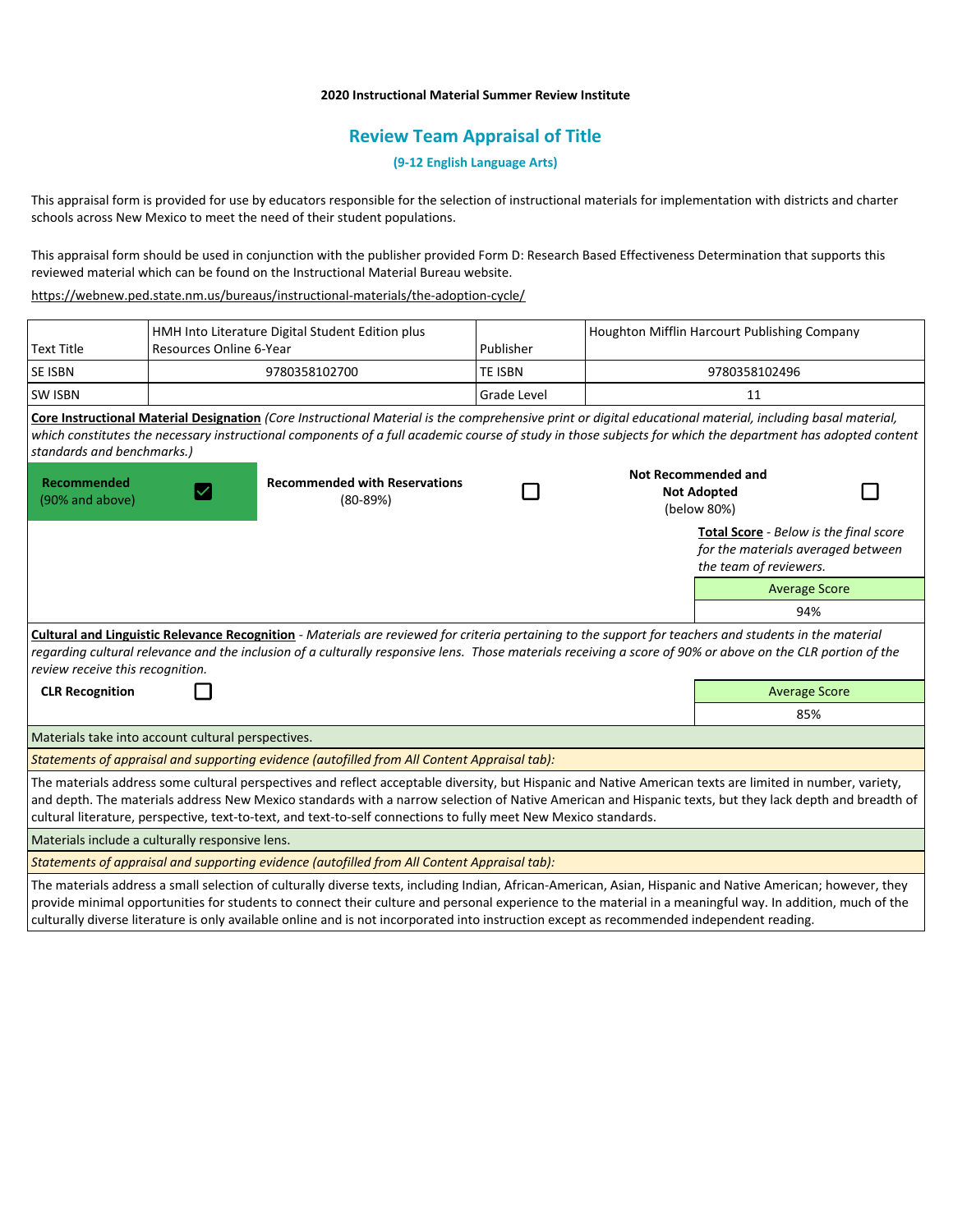**Standards Review** *- Materials are reviewed for alignment with the state adopted content standards, benchmarks and performance standards.*

Average Score 93%

Materials align with grade level standards overall.

*Statements of appraisal and supporting evidence:* 

The materials meet 11th grade level standards. At the beginning of each unit, a list of learning objectives is given and an online standards correlation guide is provided as guidance for teachers in lesson planning. Throughout the course of the curriculum, guidance is provided for teachers to attend to standards based instructional expectations while offering students a variety of reading, writing, speaking, and listening activities to help support student mastery of all grade level content standards.

Materials align to reading standards.

*Statements of appraisal and supporting evidence:* 

The materials include a wide variety of selections, ranging from literature to informational texts, drama, poetry, and seminal U.S. texts. The online resources include diagnostic and short cycle assessments to monitor and evaluate students' reading proficiency throughout the year. There is also a Digital Library online to supplement the selections offered in the hard copy texts. Students are routinely asked to dig deeply into the reading, analyzing, evaluating, comparing, and synthesizing of information.

Materials align to writing standards.

*Statements of appraisal and supporting evidence:* 

The materials align with grade level writing standards. The "Writing Task" sections focus on best practice strategies, such as annotation, research, and application of the writing process to support student mastery of grade level writing skills. Online "Writing Studios" provide instruction in informative, narrative, and argumentative styles of writing, and the text contains embedded rubrics and revision guides to help students attend to the norms and conventions of writing.

Materials align to speaking and listening standards.

*Statements of appraisal and supporting evidence:* 

The materials provide creative assignments for speaking and listening, such as discussions, debates, and presentations, geared toward student mastery with real world applications. Students are given opportunities to work alone and in groups to present their learning. The materials walk them through organizational and presentation strategies.

Materials align to language standards.

*Statements of appraisal and supporting evidence:* 

The materials address language conventions, vocabulary acquisition, and word analysis throughout the text, with practical applications suggested. Graphic organizers are provided for practice with word families, context clues, and critical/academic vocabulary. Resources are provided throughout the materials to address grammar and usage conventions, including an online "Grammar and Writing Studio."

Materials align to New Mexico content standards for ELA.

*Statements of appraisal and supporting evidence:* 

The materials address New Mexico standards with a narrow selection of Native American and Hispanic texts, but they lack depth and breadth of cultural literature, perspective, text-to-text, and text-to-self connections to fully meet New Mexico standards. There are some opportunities for students to reflect upon the text and create meaningful connections to the reading through written assignments and small group discussion. Supplemental reading selections are provided online as independent reading options.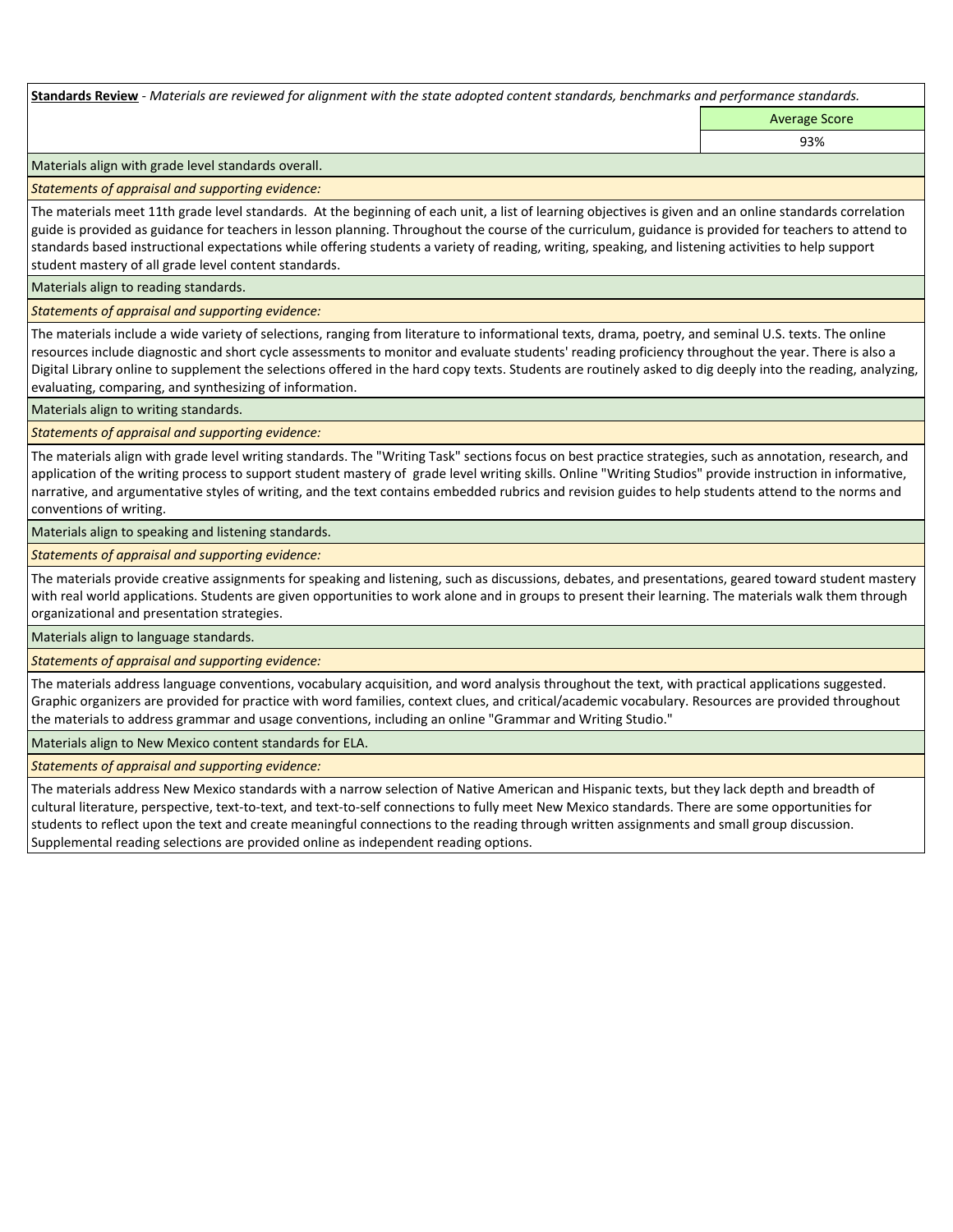**ELA Content Review** *- Materials are reviewed for relevant criteria pertaining to the support for teachers and students in the specific content area reviewed.*

Average Score

100%

Materials provide a selection and range of high-quality texts worthy of students' time and attention, exhibiting exceptional craft and thought and/or providing useful information.

*Statements of appraisal and supporting evidence:* 

Although the materials contain only a few selections of each genre type, the depth and breadth of what is covered is sufficient to meet the learning standards. The reading selections are engaging and relevant to student interest and foster discussion through best practice learning strategies. The materials center on an anchor text for each unit and offer a selection of additional texts that correlate with an essential question examined and analyzed through reading, writing, and speaking/listening activities, which foster student growth and development as readers and writers.

Questions in the materials are high-quality text-dependent and text-specific questions. The overwhelming majority of these questions are text-specific and draw student attention to the particulars in the text.

*Statements of appraisal and supporting evidence:* 

Questions in the materials incorporate Depth of Knowledge (DOK) question stems and require consistent practice in using the text and exploring inferences throughout the reading. Writing tasks routinely require close reading and ask for textual evidence to demonstrate student understanding. Many questions also ask students to reflect on their own learning; the "Essential Questions" provide a cohesive framework for the material in each unit. Similarly, "Quick Start" prompts begin the study of each reading selection and help students orient themselves to the concepts that will be covered in the selection.

Materials provide scaffolding and supports to enable students' learning of English language arts.

*Statements of appraisal and supporting evidence:* 

The materials include an "X-Ray the Text" section at the beginning of each unit to support teachers in providing curricular accommodations and modifications through scaffolded strategies at a light/moderate/substantial level to best support all students. Throughout the scope of the curriculum, there are a variety of embedded suggestions for differentiation in the instructional process for English Language Learners, struggling, and advanced learners. There is a section within each unit targeted toward development of a growth mindset to support students in building grit and perseverance when they encounter challenges in the learning journey.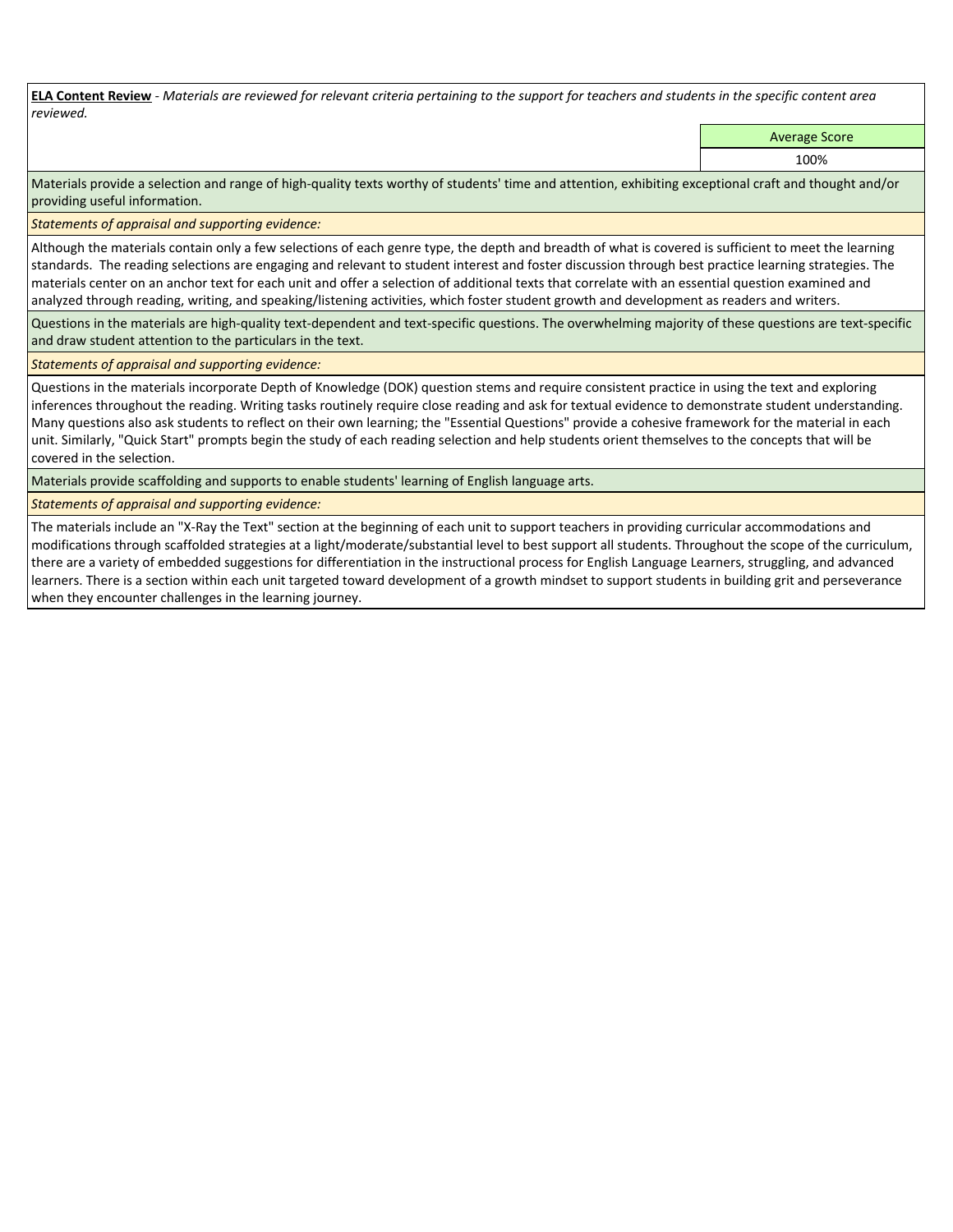**All Content Review** *- Materials are reviewed for relevant criteria pertaining to the support for teachers and students in the material regarding the progression of the standards, lesson structure, pacing, assessment, individual learners and cultural relevance.*

> Average Score 94%

Materials are coherent and consistent with the high school standards that all students should study in order to be college and career ready.

*Statements of appraisal and supporting evidence:*

The materials meet high school standards, but lack coherence in their presentation of career and college readiness skills. The materials contain few opportunities (mostly online) to practice multimedia strategies and technology skills with real-world applications, like resume building. Similarly, resources for verifying online sources and avoiding plagiarism are limited.

Materials are well designed and take into account effective lesson structure and pacing.

*Statements of appraisal and supporting evidence:*

The materials, both print and online, are well designed to facilitate strong lesson plan development with correlation to the CCSS. The materials include planning resources for teachers complete with a color-coded pacing guide.

Materials support teacher planning, learning, and understanding of the standards.

*Statements of appraisal and supporting evidence:*

The materials strongly support teachers in the planning and instruction of each unit through a variety of resources and strategies. Guidance related to the standards includes "Quick Starts," historical context, "Essential Questions," and frequent marginal notes for teachers. Teachers can find an online resource which correlates standards to each activity, and the language used in questions and prompts aligns to the language of the standards.

Materials offer teachers resources and tools to collect ongoing data about student progress on the standards.

*Statements of appraisal and supporting evidence:*

The materials offer a variety of tools and resources for assessing student progress through the online platform and Teacher's Edition. These include diagnostic assessments for reading and for grammar, usage and mechanics. Selection and Unit Tests are also included online, while frequent comprehension checks and writing tasks are offered in the hard copy text. Each text has a series of formative and summative assessments in reading comprehension, writing, and collaborative learning to check and monitor student growth and learning.

Materials support effective use of technology to enhance student learning. Digital materials are accessible and available in multiple platforms.

*Statements of appraisal and supporting evidence:*

While the digital materials are accessible and available in multiple platforms, the text materials do not effectively use technology to support student mastery of media literacy skills. The online resources offer a wider variety of media projects and practices, but teachers would be responsible for incorporating these materials into the instructional plan to fully meet this criteria.

Materials can be easily customized for individual learners.

*Statements of appraisal and supporting evidence:* 

Accommodations and modifications are embedded in teacher marginal notes and supplied in the "X-Ray the Text" sections provided in each unit for ELL, struggling, and advanced learners. There are multiple online learning studios (reading/writing/media/language) that provide a wide variety of supplemental learning supports and enrichment activities to engage all students at every level of the learning journey.

Materials give all students extensive opportunities and support to explore key concepts.

*Statements of appraisal and supporting evidence:*

All students are given opportunities to explore understanding of key concepts through discussions, "Essential Questions," and "Quick Start" exercises. The materials attend to the context of each reading selection and provide compare and contrast exercises to help students see connections between texts.

Materials take into account cultural perspectives.

*Statements of appraisal and supporting evidence:*

The materials address some cultural perspectives and reflect acceptable diversity, but Hispanic and Native American texts are limited in number, variety, and depth. The materials address New Mexico standards with a narrow selection of Native American and Hispanic texts, but they lack depth and breadth of cultural literature, perspective, text-to-text, and text-to-self connections to fully meet New Mexico standards.

Materials include a culturally responsive lens.

*Statements of appraisal and supporting evidence:*

The materials address a small selection of culturally diverse texts, including Indian, African-American, Asian, Hispanic and Native American; however, they provide minimal opportunities for students to connect their culture and personal experience to the material in a meaningful way. In addition, much of the culturally diverse literature is only available online and is not incorporated into instruction except as recommended independent reading.